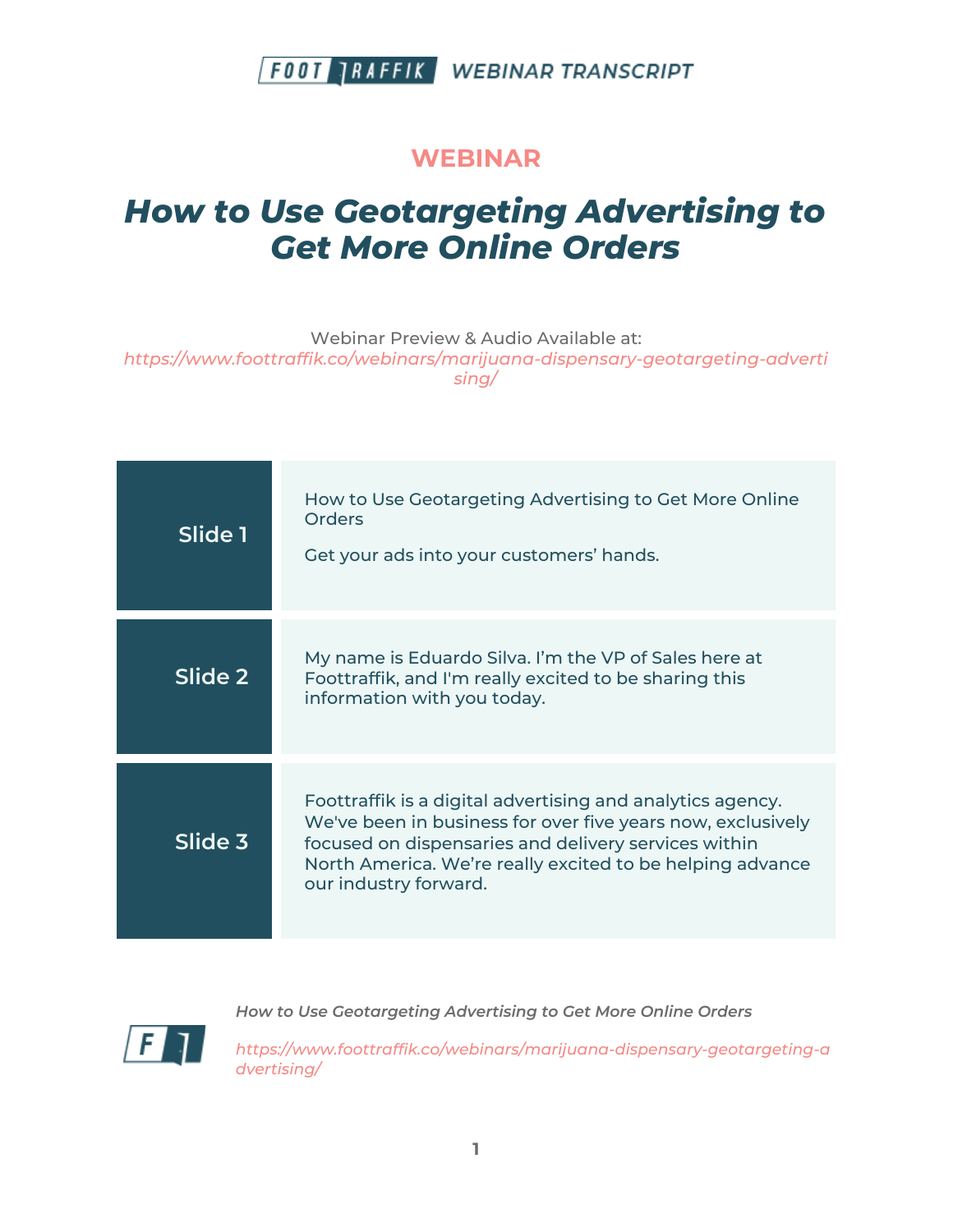| Slide 4 | A couple of housekeeping items before we get started.<br>If you have your cell phones on you, please put them<br>facing down on your desk or mute them. We are going to<br>be covering a lot of information in a very short window of<br>time and it helps to retain focus.<br>Familiarize yourself with the Zoom interface. If you<br>haven't become a master at Zoom yet, if you go to the<br>bottom of your screen there is a Q&A button. We do have<br>moderators with us today that will be addressing<br>questions throughout the webinar.                                                                                                                                                                                            |
|---------|---------------------------------------------------------------------------------------------------------------------------------------------------------------------------------------------------------------------------------------------------------------------------------------------------------------------------------------------------------------------------------------------------------------------------------------------------------------------------------------------------------------------------------------------------------------------------------------------------------------------------------------------------------------------------------------------------------------------------------------------|
|         |                                                                                                                                                                                                                                                                                                                                                                                                                                                                                                                                                                                                                                                                                                                                             |
| Slide 5 | There are a lot of rules when it comes to cannabis ads,<br>and they differ by state, country, and province. Yet,<br>advertising is essential for remaining competitive in our<br>growing industry.<br>How can you get the word out about your dispensary<br>when so many places don't accept cannabis advertising?<br>Today, we're going to answer that question. We're going<br>to discuss the three strategies you can use right now to<br>maximize your reach. Plus, we'll cover 8 tips to get you<br>started.<br>And as a bonus, we're going to fill you in on the number<br>one thing you can do to maximize your campaign. We<br>have a great deal today so you can get started with this<br>crucial tool today.<br>So let's dive in. |



*How to Use Geotargeting Advertising to Get More Online Orders*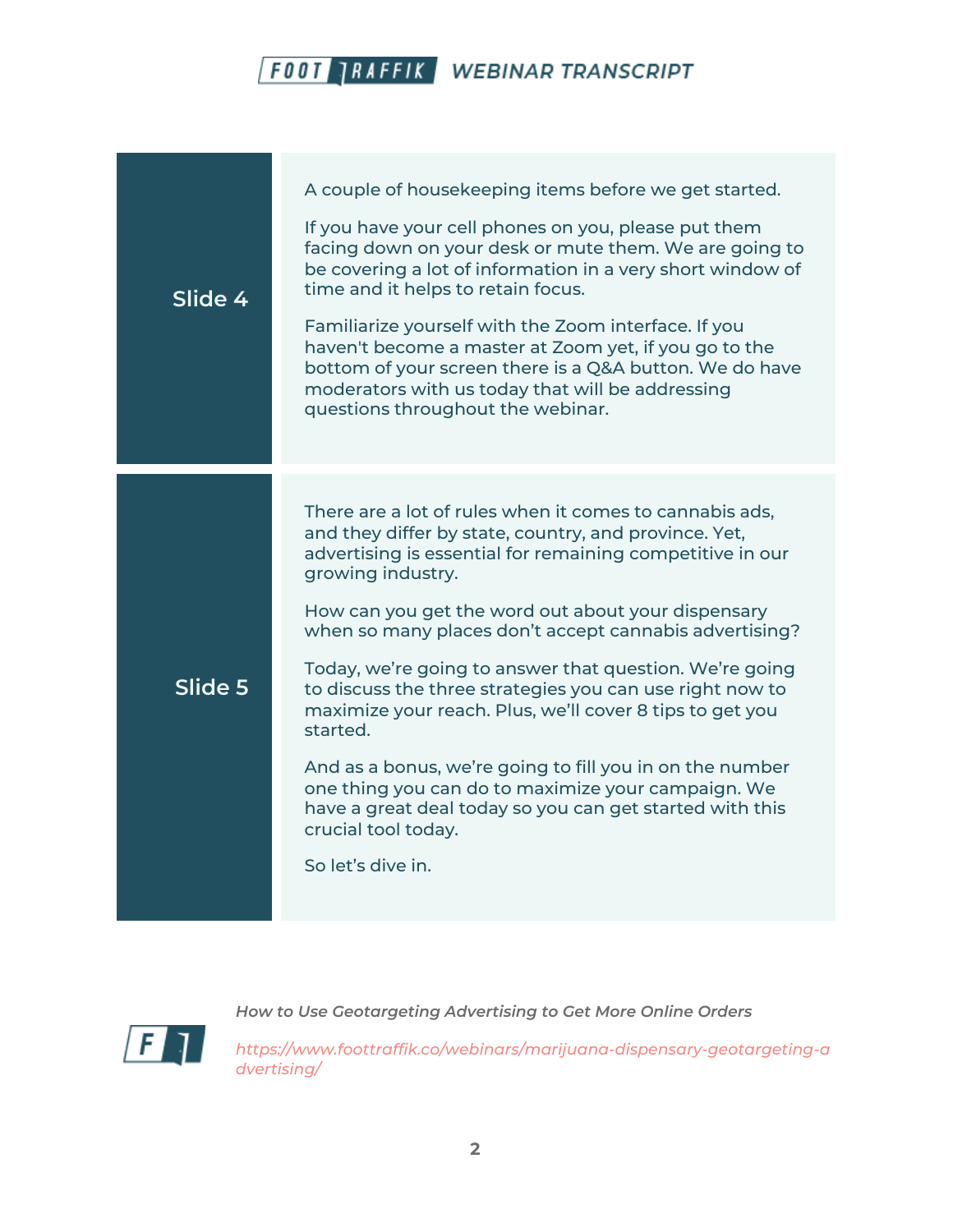**Slide 6** Too many places don't accept cannabis ads, and trying to find websites and apps that do can be a pain. You have to check that they have the right kind of audience, that they're primarily reaching adults, and that they're willing to display dispensary ads. With Foottraffik's geo-advertising service for dispensaries, you can skip all the hard work and get your ads seen by a cannabis-friendly audience. Geo-advertising, which is sometimes called geotargeted advertising or geo-ads, is the use of display ads on mobile devices within a set geographic region. You've definitely seen them while browsing on your phone. Plenty of companies outside of the cannabis industry use them to increase their reach, including Amazon and Wayfair. Why? Because geo-ads allow you to connect with new customers, right where they are. With the increase in internet use, online display ads help keep your dispensary front and center with your customers. Once they enter one of the perimeters you've created for your ads, they'll see your ads if they use one of the mobile sites or apps in our network. Again, one of the biggest problems facing dispensaries is the lack of compliant ways to advertise. Our Geo-Ads service not only addresses this concern, but we make the whole process easy. Let's check out a case study so you can better understand the value of Geo-Ads.



*How to Use Geotargeting Advertising to Get More Online Orders*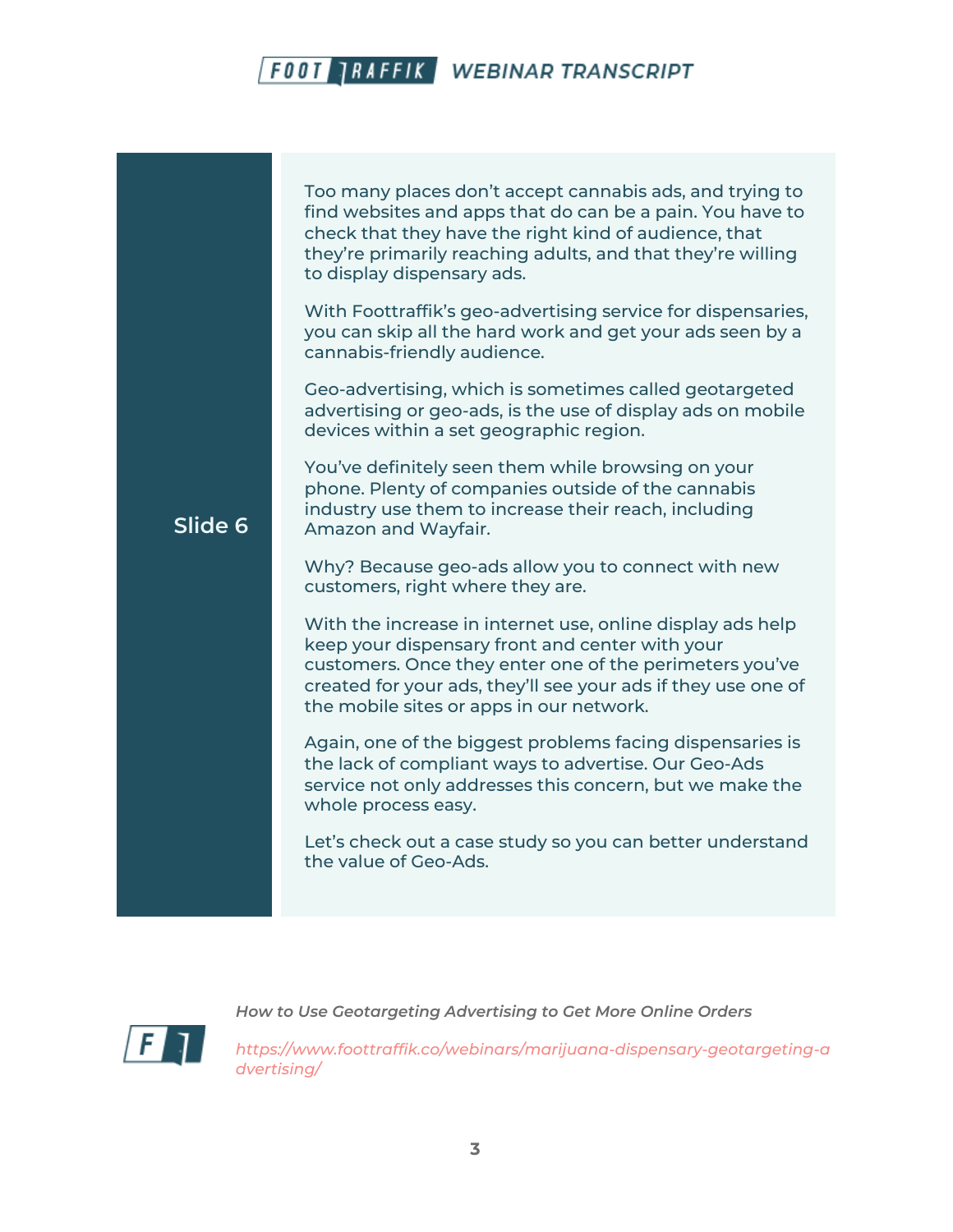| Slide 7 | Our partner High Season was entering a brand new<br>market. They had no customers, and they needed a really<br>easy way to get people to their dispensary launch.<br>Foottraffik employed geo-ads as part of a larger digital                                                      |
|---------|------------------------------------------------------------------------------------------------------------------------------------------------------------------------------------------------------------------------------------------------------------------------------------|
|         | marketing strategy, with new customers being the<br>primary goal.<br>In order to get those new customers, we drew a 20-mile<br>radius around High Season's new location.                                                                                                           |
|         | We were able to show ads across 600 plus display<br>networks and acquired over 1,000 new customers for this<br>client.                                                                                                                                                             |
|         | Imagine being able to get that many new customers to<br>your store. Geo-ads are a great way to reach people and<br>acquire new customers.                                                                                                                                          |
|         | This isn't the only way you can use Geo-Ads, though.                                                                                                                                                                                                                               |
| Slide 8 | We offer three different ways in which Geo Ads can help<br>your business, and they can work well by themselves or in<br>combination.                                                                                                                                               |
|         | The first is proximity, where you are able to target<br>consumers within the area of your dispensary or your<br>delivery area. This is an excellent way to reach everyone<br>that's at home browsing the web or playing apps on their<br>phones or waiting in grocery store lines. |
|         | Next is competitor targeting, which is the ability to target<br>competing retailers to gain market share. This tactic is<br>essentially trying to lure people away from your                                                                                                       |

 $\sqrt{F}$ 

*How to Use Geotargeting Advertising to Get More Online Orders*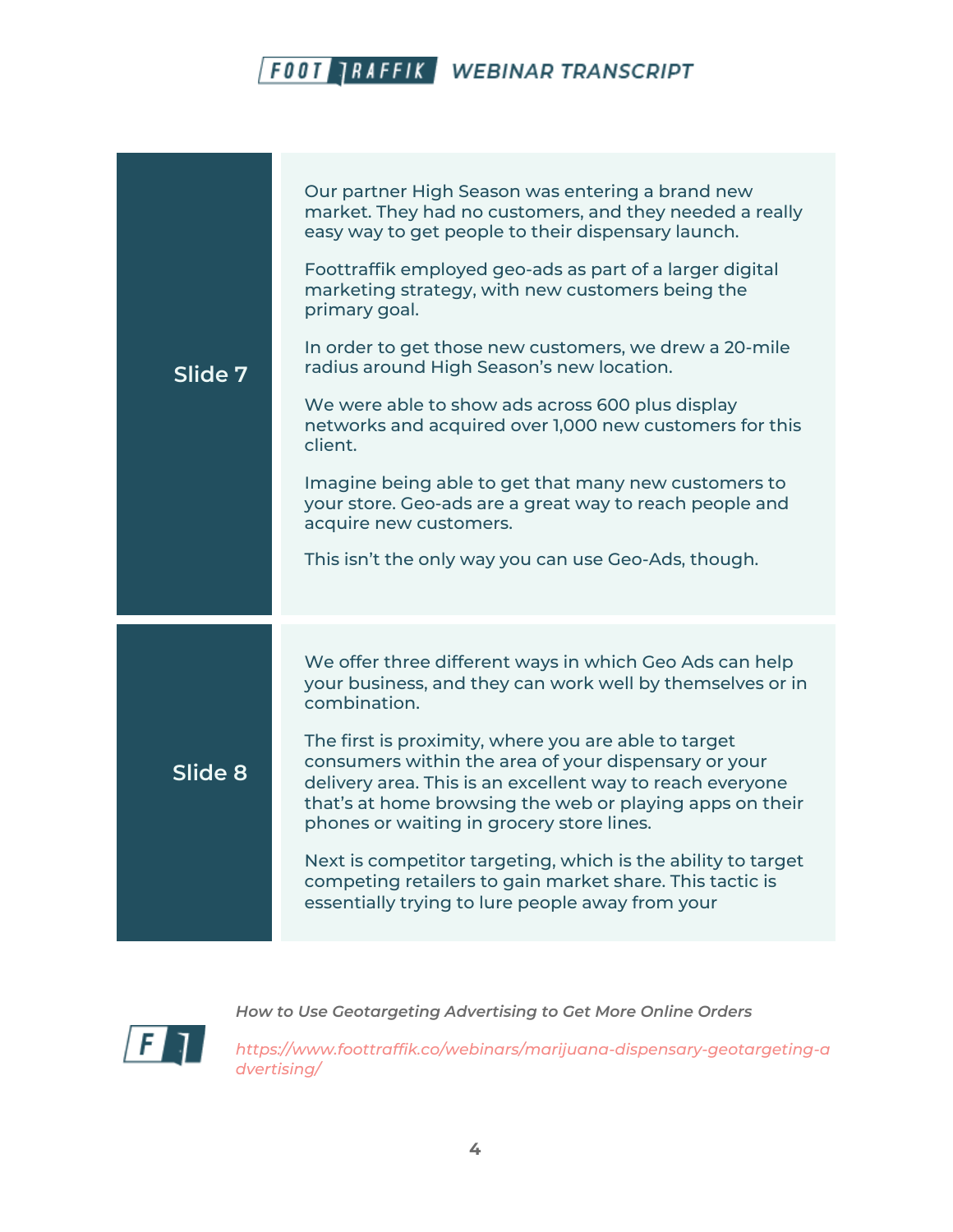|         | competition.<br>And then finally, we have geo-fencing. This is the ability to<br>draw on a map around the areas where you want to<br>target. With less mobility and more people at home, this<br>is an opportunity to target specific neighborhoods and<br>areas.                                                                                                                                                                                                                                                                                                                                                                                                                                                                                                                                                                                                                                                                                                                                                                                                                                                   |
|---------|---------------------------------------------------------------------------------------------------------------------------------------------------------------------------------------------------------------------------------------------------------------------------------------------------------------------------------------------------------------------------------------------------------------------------------------------------------------------------------------------------------------------------------------------------------------------------------------------------------------------------------------------------------------------------------------------------------------------------------------------------------------------------------------------------------------------------------------------------------------------------------------------------------------------------------------------------------------------------------------------------------------------------------------------------------------------------------------------------------------------|
| Slide 9 | The beauty of all three of these methods is that they are<br>all targeted advertising, and this is where this strategy<br>really provides value.<br>You can share your message where you want to, when<br>you want to. For example, we can set your ads to only run<br>when you're open so that customers can easily place an<br>order once they see your ad.<br>This helps you in two ways.<br>By targeting customers using both geographic and<br>demographic data, you make the most of your advertising<br>dollars. You are essentially targeting people who are more<br>likely to buy from you, resulting in high-quality leads.<br>This is called spend efficiency. Basically, more of your ad<br>dollars are actually leading to conversions.<br>Here's a surprising statistic: targeted ads like the ones we<br>create can have a click-thru rate that is 5 times higher<br>than regular display ads. But to get these results, you<br>need to work with a team that knows their stuff.<br>The second way that targeted ads can really help you get<br>more sales is that our geo-ads platform allows us to |

 $|F|$ 

*How to Use Geotargeting Advertising to Get More Online Orders*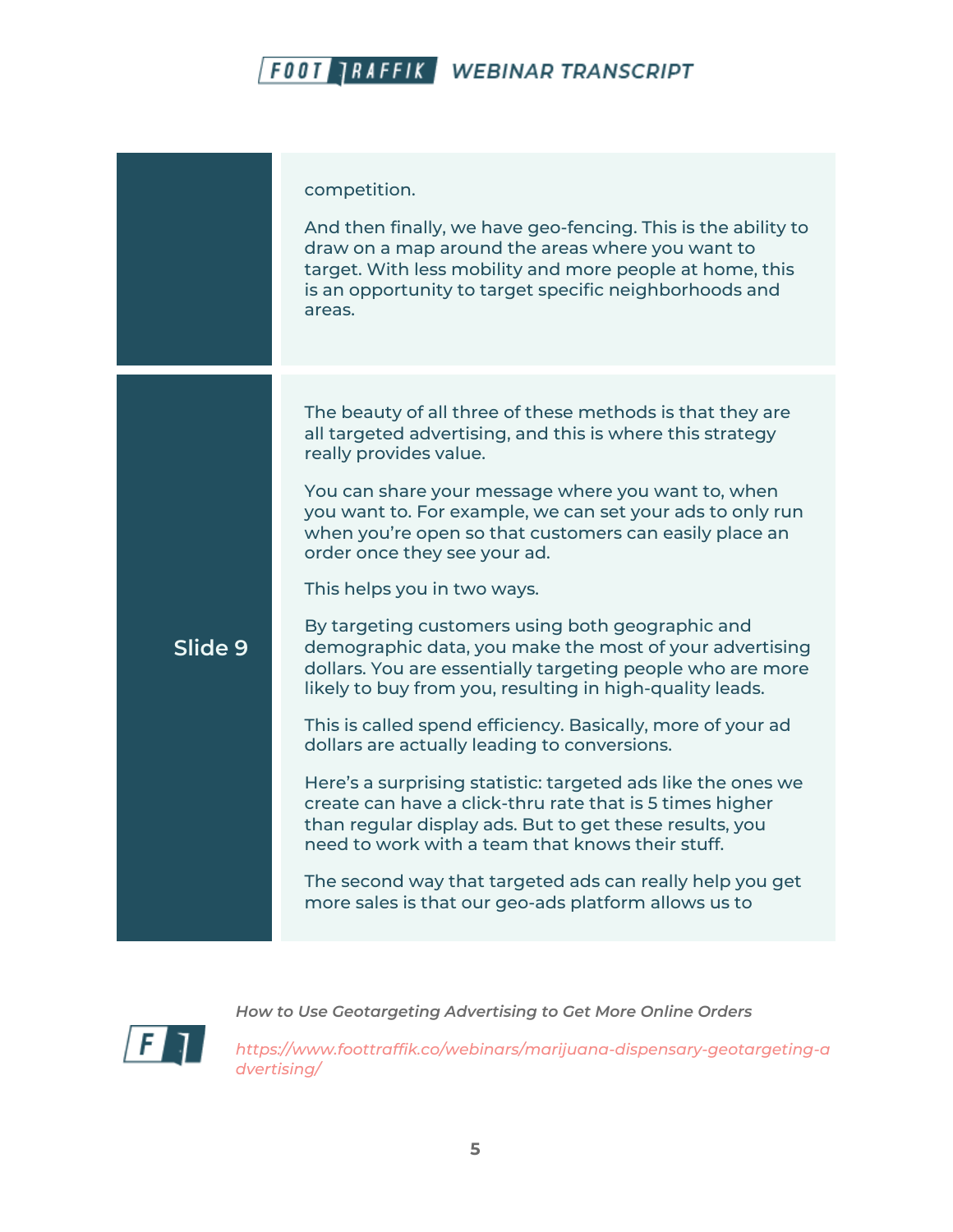|          | determine what customers are doing when they see your<br>ads. Are they clicking them? How long are they staying on<br>your site? Are they placing an order?<br>This revenue attribution lets us create even better ads for<br>you. We can test different photos, text, and deals to create<br>ads that have a high return on investment.                                                                                                                                                                                                                                                                                                                                                                                                                                                                                                                                                                                               |
|----------|----------------------------------------------------------------------------------------------------------------------------------------------------------------------------------------------------------------------------------------------------------------------------------------------------------------------------------------------------------------------------------------------------------------------------------------------------------------------------------------------------------------------------------------------------------------------------------------------------------------------------------------------------------------------------------------------------------------------------------------------------------------------------------------------------------------------------------------------------------------------------------------------------------------------------------------|
| Slide 10 | Ok, so what's the biggest worry when it comes to<br>advertising for your dispensary?<br>Compliance, right?<br>Here's the beauty of using our geo-ads service. Not only<br>do we create the ads for you, but we've already done the<br>heavy lifting of creating a network of compliant<br>cannabis-friendly sites and apps that allow you to share<br>your display ads.<br>Plus, we'll research additional requirements for your state<br>or province. For example, if you're in California, you need<br>to put your license number on your ads.<br>If you're in Maryland or Washington, you can't talk about<br>the benefits of cannabis.<br>These types of requirements vary by state, and they<br>change over time.<br>Our team is well aware of the hurdles that can impair your<br>advertising capabilities. We pride ourselves on not only<br>overcoming those barriers but creating even more<br>opportunities for our clients. |



*How to Use Geotargeting Advertising to Get More Online Orders*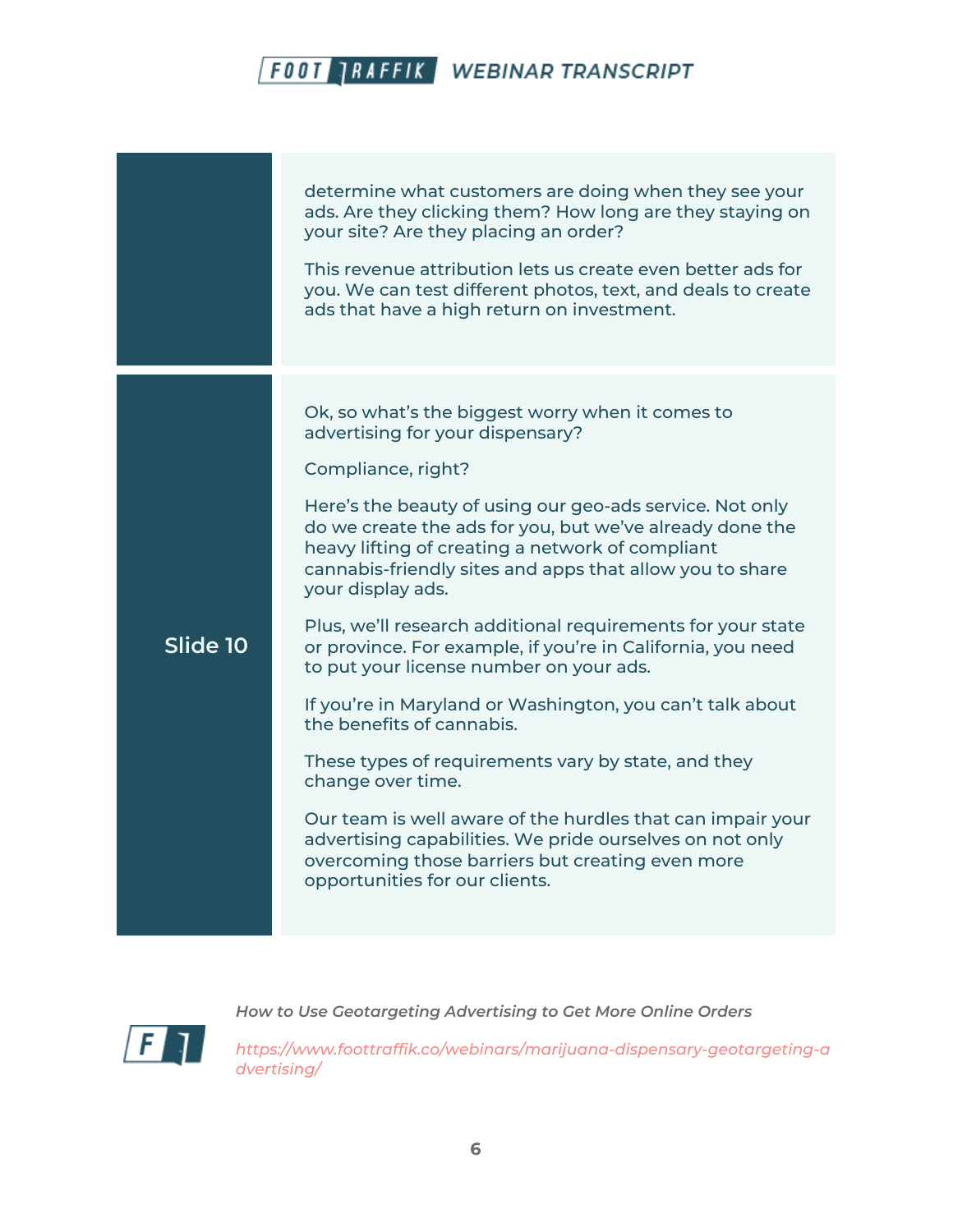| Slide 11 | Let's jump into our top tips for creating high-quality<br>display ads.<br>First, understand your constraints.                                                                                                                                                                                                                                                            |
|----------|--------------------------------------------------------------------------------------------------------------------------------------------------------------------------------------------------------------------------------------------------------------------------------------------------------------------------------------------------------------------------|
|          | Display and banner ads must be made to fit certain sizes.<br>That means that whatever you choose to put on that ad<br>needs to look great at that size and resolution.                                                                                                                                                                                                   |
|          | Remember, people will be looking at these on mobile<br>devices. You'll need to maximize the space you have while<br>still working within the ad size limits. You'll also want to<br>consider how your ad will look on different mobile<br>devices. The 3 compatible dimensions in pixels are 300 x<br>250 (1st image), 320 x 50 (2nd image) and 728 x 90 (3rd<br>image). |
|          | As a digital marketing agency, this is something that we<br>can do for you so you don't have to add another item to<br>your long to-do list.                                                                                                                                                                                                                             |
| Slide 12 | Tip two: Before you start planning how to get creative<br>with your new canvas, you'll need to set a goal.                                                                                                                                                                                                                                                               |
|          | Do you want to increase your delivery service's range? Do<br>you want to get more people signed up for your VIP<br>loyalty program? Are you looking to get new customers?                                                                                                                                                                                                |
|          | Having a clear goal is vital for being able to determine<br>how effective your campaign is. Yes, we all want to sell<br>more and increase revenue, but you need a measurable<br>goal that meshes with the metrics that are available.                                                                                                                                    |
|          | For Geo-ads, this may be something like 500 online                                                                                                                                                                                                                                                                                                                       |

 $\sqrt{F}$ 

*How to Use Geotargeting Advertising to Get More Online Orders*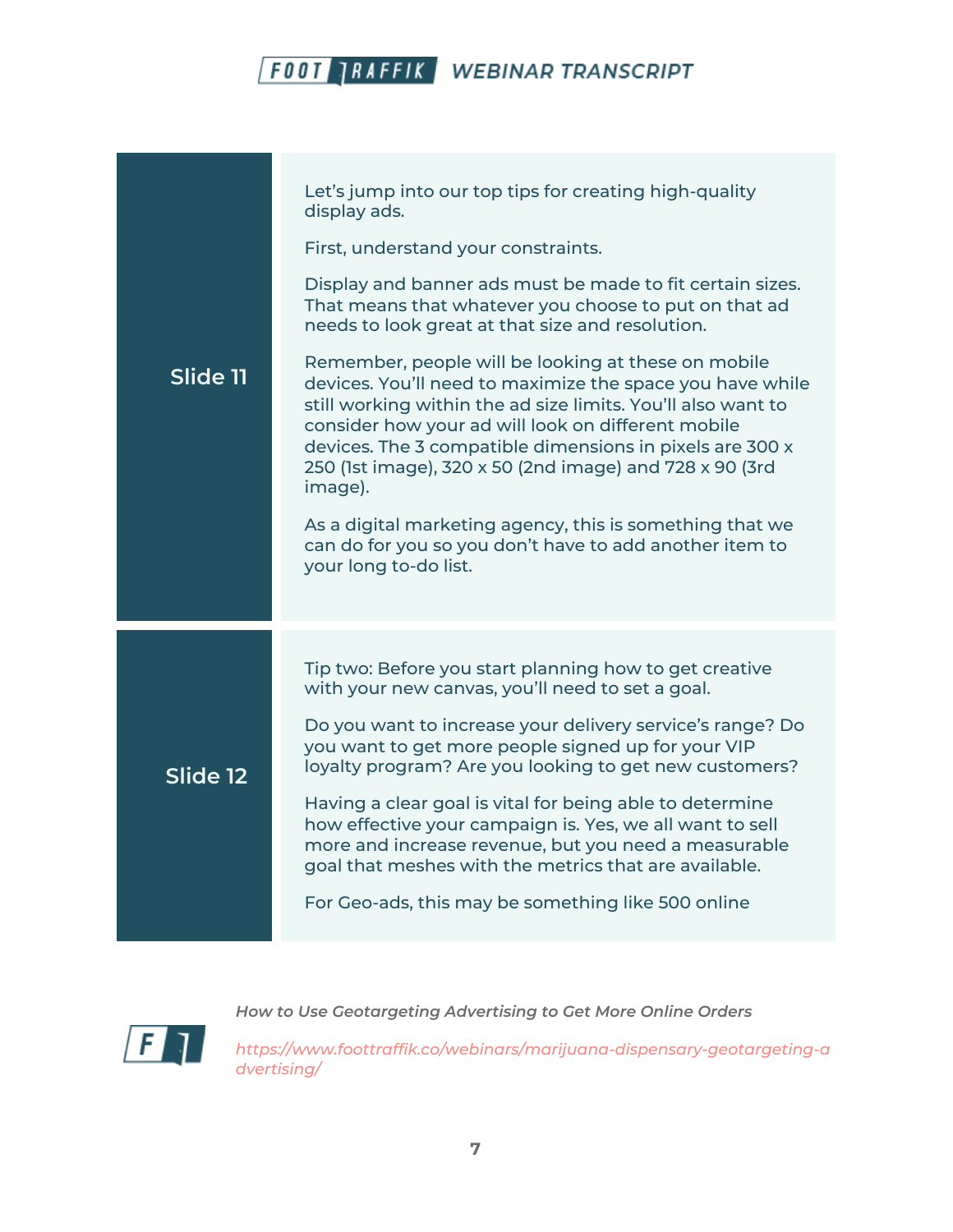|          | orders, 500 new SMS subscribers, or \$50,000 in revenue.<br>Whatever you choose, just make sure you're able to track<br>your progress.                                                                                                                                                                                                                                                                                                                                                                                                                                                                                                                                                                                                                                                                                                                                                                                                                                      |
|----------|-----------------------------------------------------------------------------------------------------------------------------------------------------------------------------------------------------------------------------------------------------------------------------------------------------------------------------------------------------------------------------------------------------------------------------------------------------------------------------------------------------------------------------------------------------------------------------------------------------------------------------------------------------------------------------------------------------------------------------------------------------------------------------------------------------------------------------------------------------------------------------------------------------------------------------------------------------------------------------|
| Slide 13 | On to tip three.<br>What does an ad need to do? It needs to GRAB attention.<br>Customers are on their phones, but many have trained<br>themselves to ignore ads. You need to snap them out of<br>their zone.<br>Your ad should draw their eye, and then once you have<br>them paying attention, you need to offer them something<br>so they'll act.<br>At the same time, you don't want to create an eye-sore.<br>Stick to 3 colors, with no more than 2 of them being<br>bright. Use your brand style guide to make sure your<br>imagery and fonts are brand-appropriate. And don't<br>forget to include your logo!<br>This is your opportunity to build brand awareness. Even if<br>they don't click on your ad the first time they see it,<br>customers will start recognizing your logo and your<br>brand, keeping you top of mind when they're ready to<br>purchase.<br>If you're using a photo, try to stick to an original photo or<br>to high-quality stock images. |



*How to Use Geotargeting Advertising to Get More Online Orders*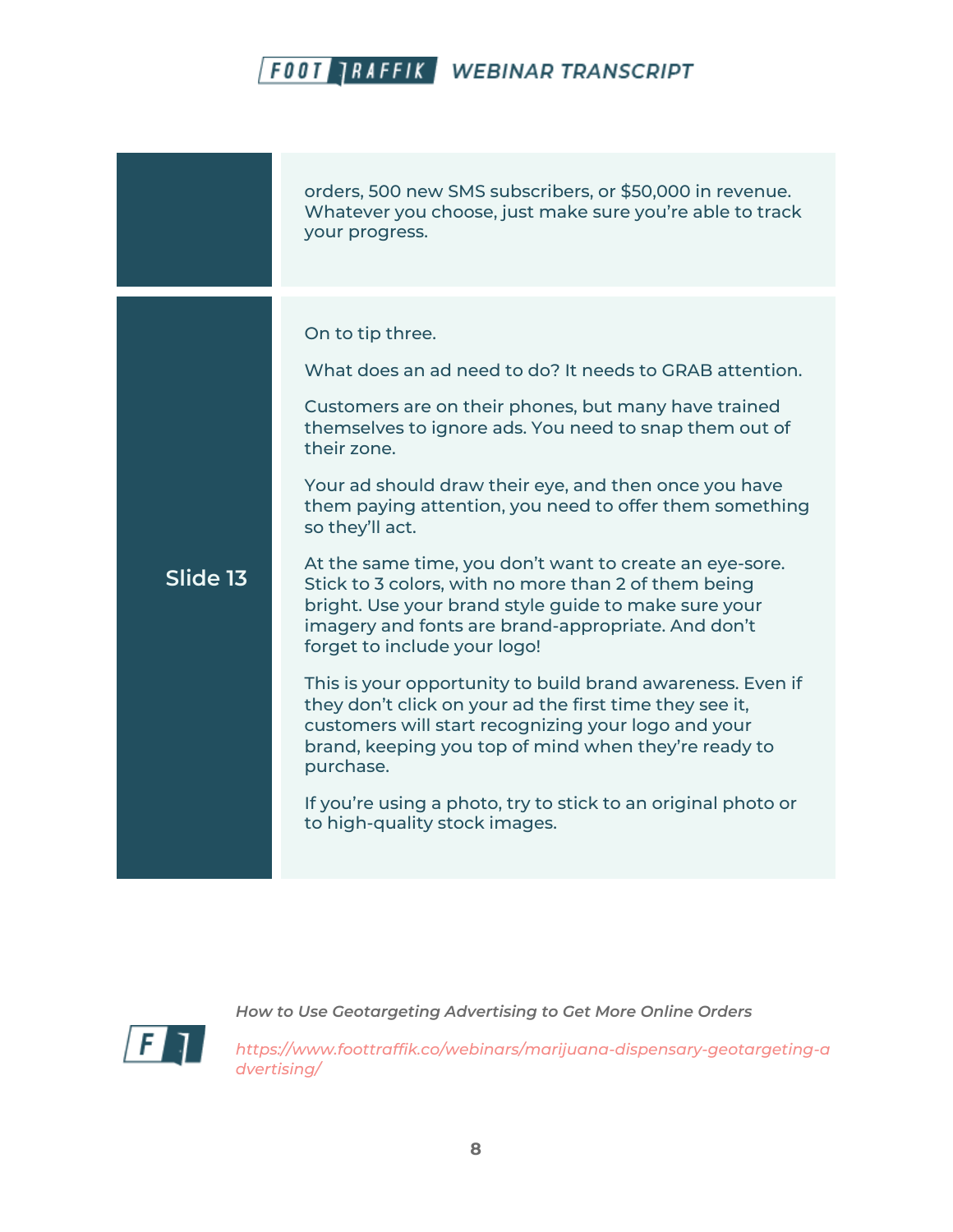| Slide 14 | Tip four, go light on the copy.<br>Customers are more likely to skim an ad, so make sure<br>that your copy uses few words, but that the words you use<br>are powerful.<br>That means get to the point quickly. If you're sharing a<br>deal, make it obvious. If you want them to click-thru to<br>your menu, make it obvious. Don't bury your call to action<br>or your deal. Otherwise, you aren't going to see as good of<br>results. |
|----------|-----------------------------------------------------------------------------------------------------------------------------------------------------------------------------------------------------------------------------------------------------------------------------------------------------------------------------------------------------------------------------------------------------------------------------------------|
| Slide 15 | I just mentioned a deal, and that's tip five: Share a great<br>deal.<br>Increase clicks by offering a deal your customers can't<br>pass up. Discounts can help encourage people to pull the<br>trigger and purchase from you when they see your ad.<br>You're not giving product away-remember, you're<br>investing in customer acquisition.                                                                                            |
| Slide 16 | Tip six: Create a unique landing page for your offer.<br>This could be a delivery page, a deals page, or a special<br>coupon page.<br>This will better track the effectiveness of your campaign.<br>This is another service we provide our clients. We work<br>with them to determine what type of page they want.                                                                                                                      |

*How to Use Geotargeting Advertising to Get More Online Orders*

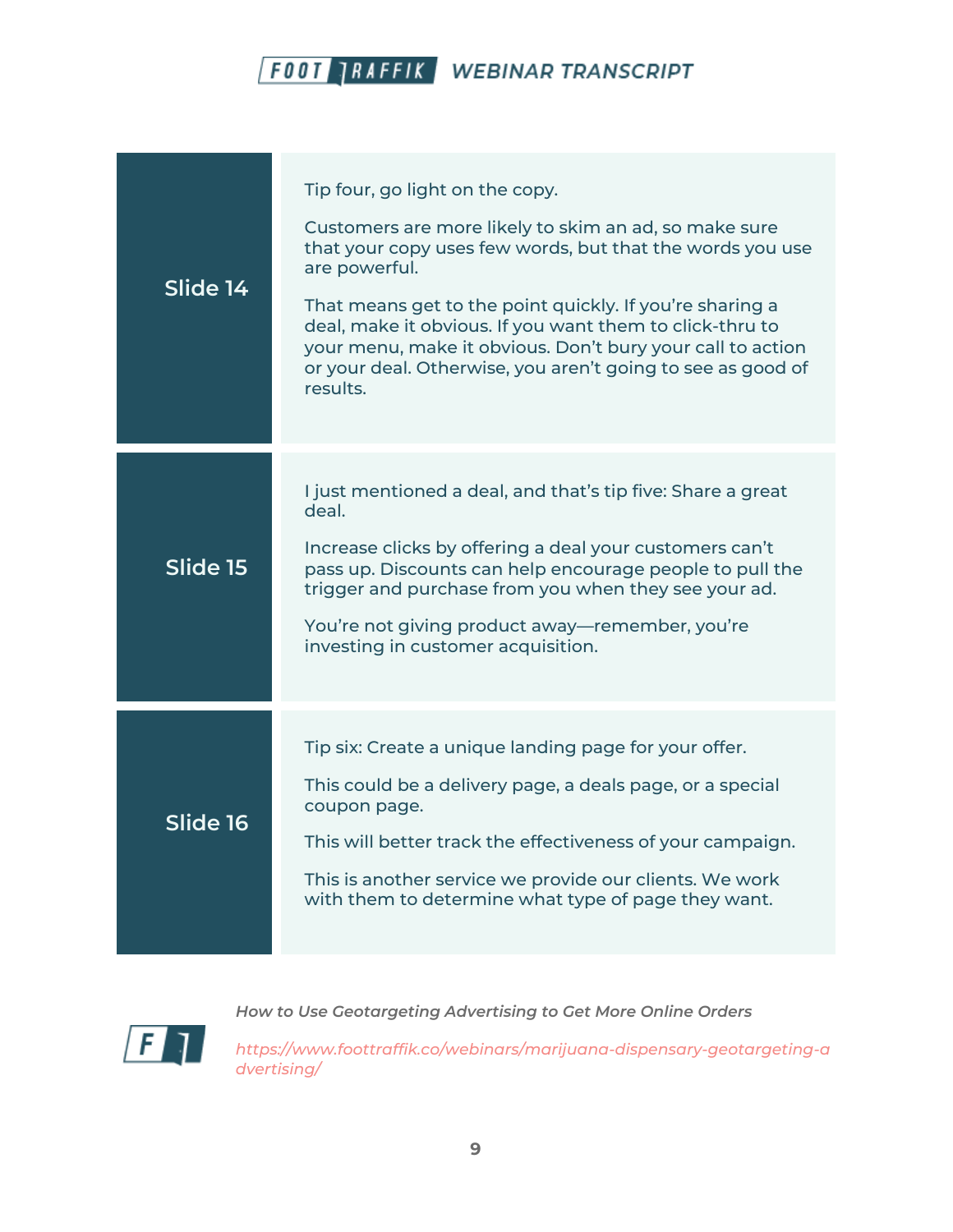| You can also lead customers directly to your menu,<br>though this is only ideal if your menu is hosted on your<br>website.                                                                                                                                                                                                                                                                                                                                                                                                           |
|--------------------------------------------------------------------------------------------------------------------------------------------------------------------------------------------------------------------------------------------------------------------------------------------------------------------------------------------------------------------------------------------------------------------------------------------------------------------------------------------------------------------------------------|
| On to tip 7: A/B testing. Once you've created your first ad,<br>it's time to create another one.<br>A/B testing is crucial for determining the effectiveness of<br>your ads. Create multiple variations of your ads with<br>different colors, text, images, and deals so you can<br>determine which one helps you best meet your goals.<br>It may be that one ad is better at driving sales, while<br>another one helps you capture more customer phone<br>numbers. You won't know this, though, unless you're<br>running a/b tests. |
| And tip 8: Use data to make your campaign better.<br>Once you start getting your results back, it's time to make<br>some decisions.<br>If your ad is working, do you want to tweak it to see if you<br>can make it even better?<br>If it's not working, what can you test next to make your<br>campaign more successful?<br>If you have data attribution set up properly, you can<br>create better ads in response to the information you're<br>getting and have an even higher return on investment.                                |
|                                                                                                                                                                                                                                                                                                                                                                                                                                                                                                                                      |

 $\overline{F}$ 

*How to Use Geotargeting Advertising to Get More Online Orders*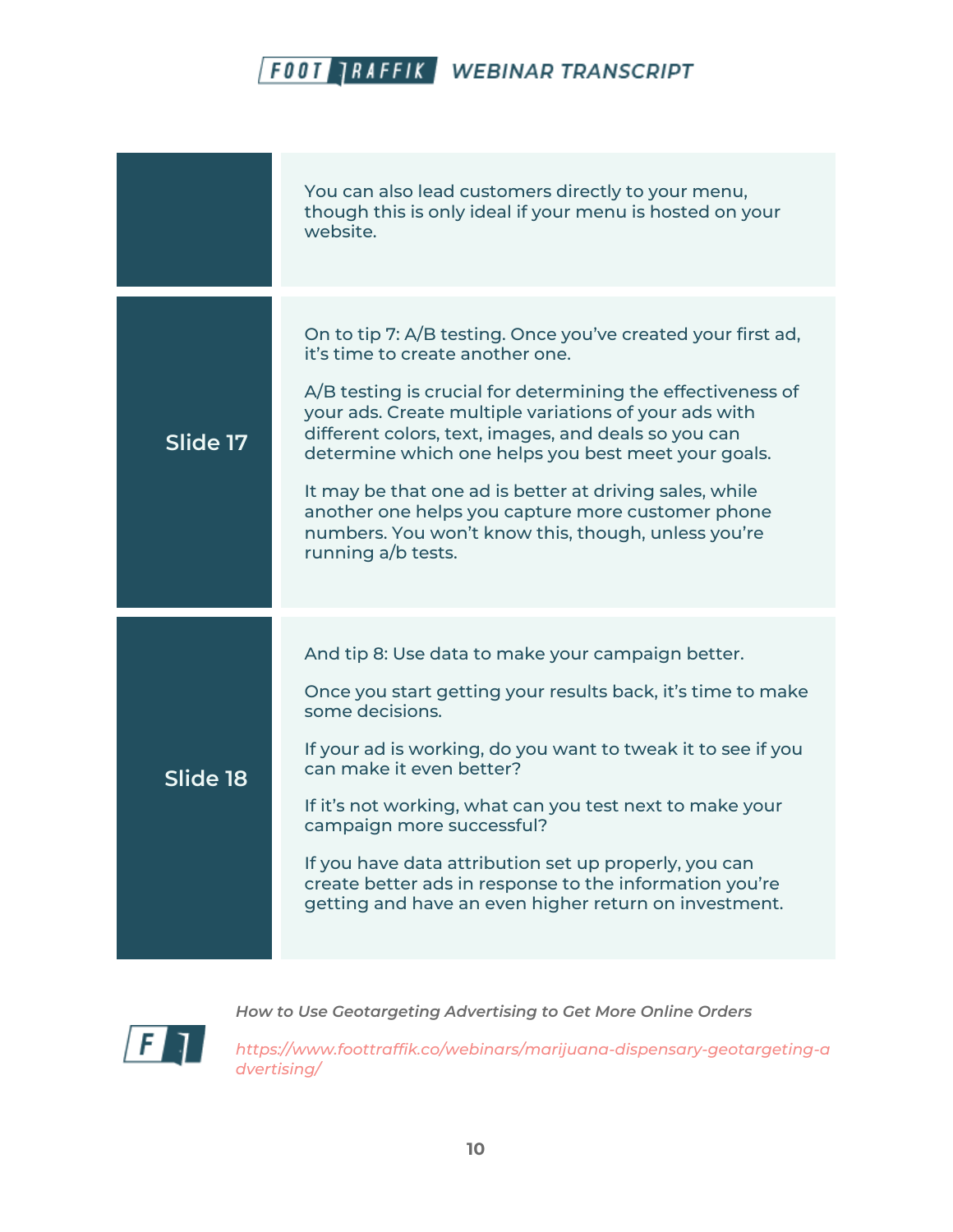| Slide 19 | For the most part, your competition isn't doing this. So<br>capitalize on it before they even learn about it.<br>By starting now, your dispensary can be ahead of the<br>competition and start building momentum so that when<br>other dispensaries start, it'll be too late because you'll<br>have mastered the game.<br>Are you ready for our number one tip for maximizing your<br>geo-ads?                                                                                                                                                                                                                      |
|----------|---------------------------------------------------------------------------------------------------------------------------------------------------------------------------------------------------------------------------------------------------------------------------------------------------------------------------------------------------------------------------------------------------------------------------------------------------------------------------------------------------------------------------------------------------------------------------------------------------------------------|
| Slide 20 | The number one thing you can do to maximize your<br>Geo-Ads campaign is to combine it with text opt-ins to<br>nurture relationships and create loyal customers. By<br>offering a percentage off of their first purchase, you can<br>encourage them to sign up for your SMS list.<br>Combining these services helps build your compliant SMS<br>list, so you can nurture these customers and create a<br>relationship with them. In addition, you won't have to<br>spend money in the future to capture the same customer<br>again!<br>This is something we can easily set up for you with a<br>trusted SMS partner. |
| Slide 21 | Looking to increase your customer base and introduce<br>more people to your dispensary?<br>Do you want to maximize your ad dollars?                                                                                                                                                                                                                                                                                                                                                                                                                                                                                 |

 $\sqrt{F}$ 

*How to Use Geotargeting Advertising to Get More Online Orders*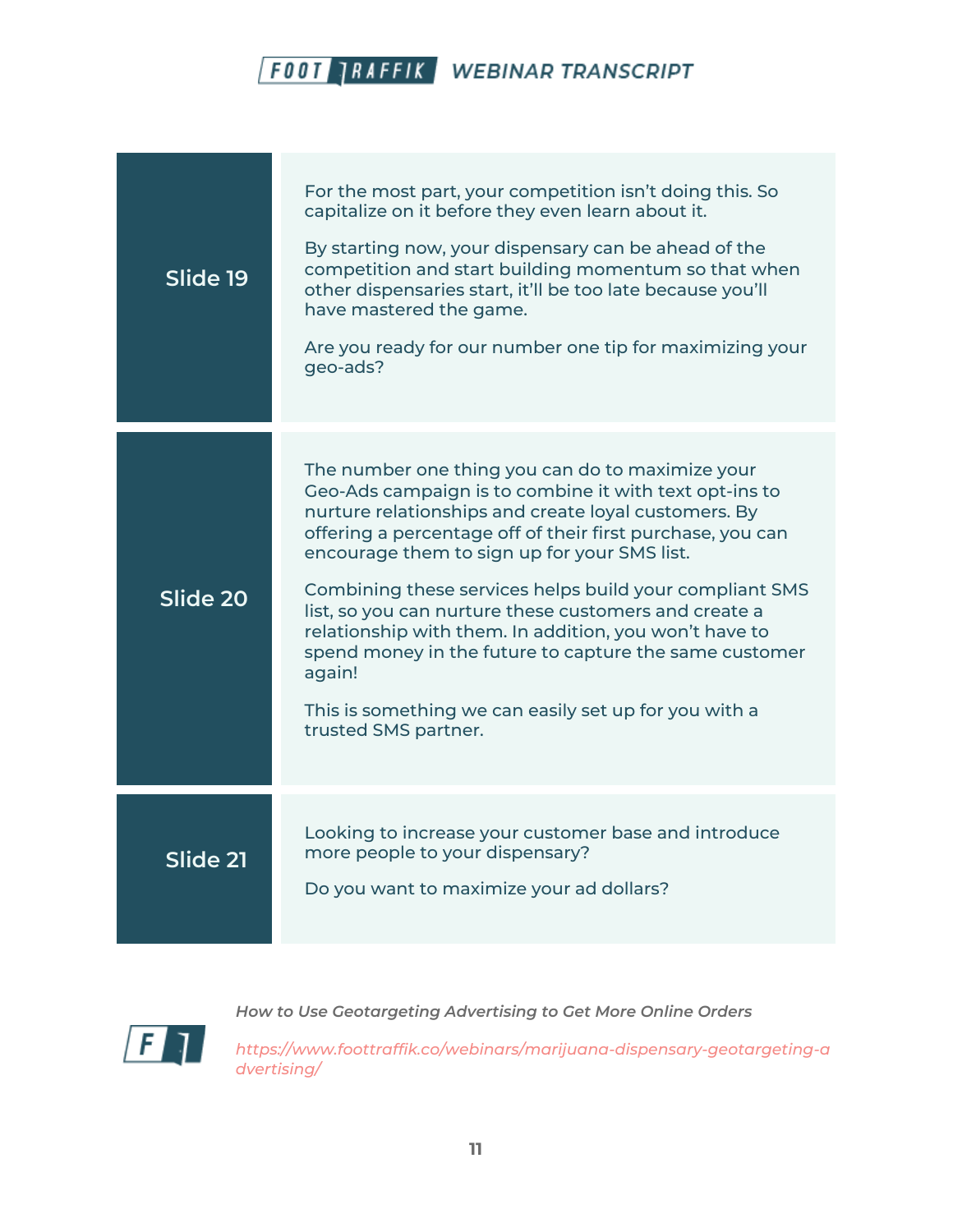|          | Are you losing sales right now under the current crisis?<br>Ready to start your post-stay-at-home-order marketing<br>strategy?<br>Whatever your goal, work with Foottraffik to start with a<br>bang and get people to order from your menu or come to<br>your dispensary.                                                                                   |
|----------|-------------------------------------------------------------------------------------------------------------------------------------------------------------------------------------------------------------------------------------------------------------------------------------------------------------------------------------------------------------|
| Slide 22 | We've covered what Geo-Ads are, the different ways they<br>can be used, and some of our best practices to get you<br>started.<br>Do you have any questions?                                                                                                                                                                                                 |
| Slide 23 | I hope that I've helped you see the value of investing in<br>Geo-ads. The ROI on these campaigns is great right now<br>because there isn't a lot of competition, but that's going<br>to change as more dispensaries learn about this.<br>To get the most out of these types of ads and increase<br>your online orders, you need to get started with it now. |
| Slide 24 | We're running a special offer for today's attendees only.<br>500 Customers in 90 days. We'll use a combination of<br>Geo-ads and Google Ads to get you more sales.                                                                                                                                                                                          |

 $\sqrt{F}$ 

*How to Use Geotargeting Advertising to Get More Online Orders*